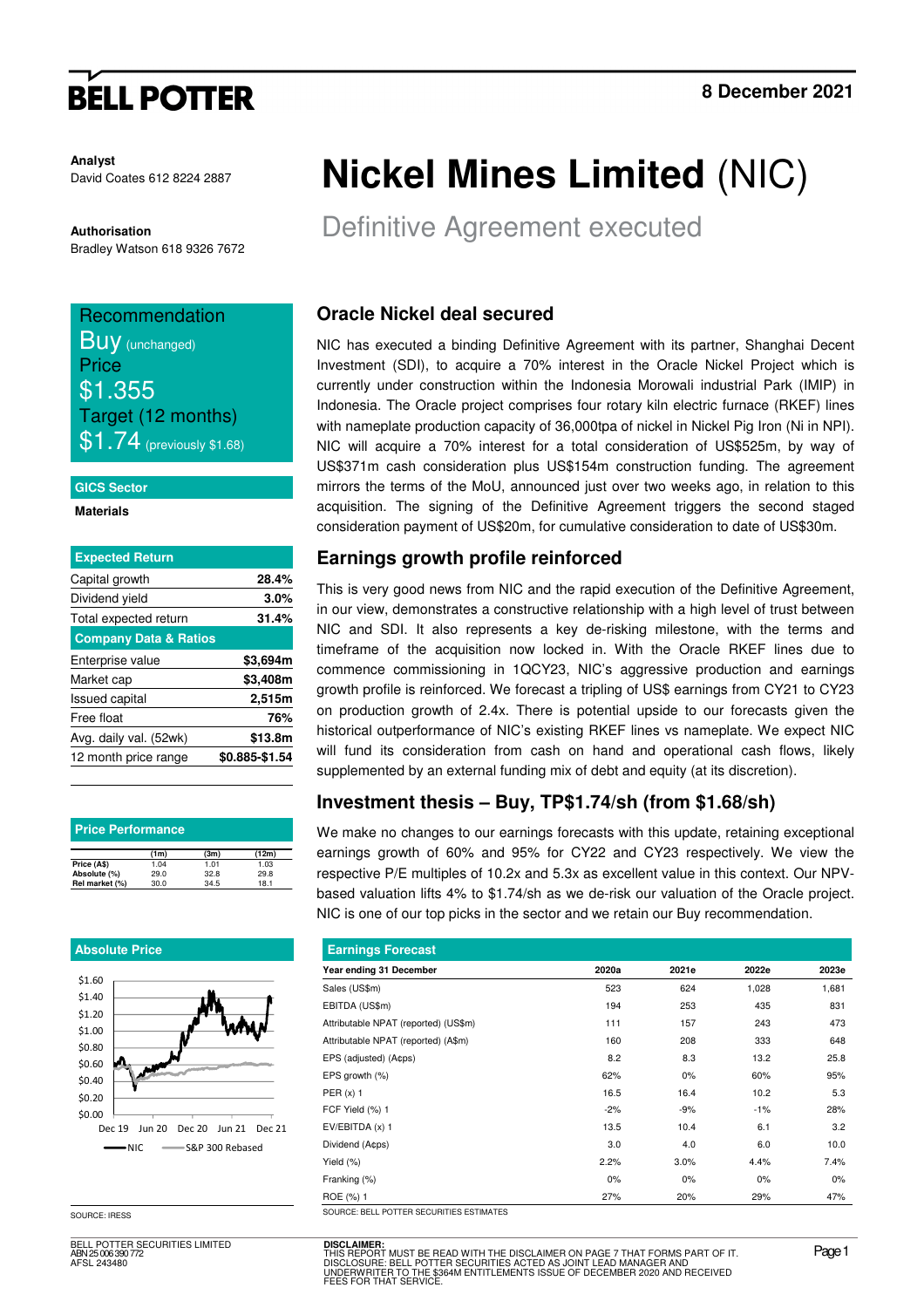#### **Changes to our forecasts**

In reflecting this update we have made only minor changes to our modelled assumptions, including:

- Bringing forward the US\$20m payment due upon execution of the Definitive Agreement, which we had previously assumed would be paid in Q1CY22; and
- Lowering the risk-adjustment discount (from 30% to 15%) that we apply to our NPVbased valuation for the Oracle Nickel Project. This reflects the successful and timely execution of the Definitive Agreement for its acquisition, post the MoU of November 2021.

We have previously incorporated the acquisition, construction, development and operation of the Oracle Nickel Project into our financial forecasts. Production is scheduled to commence from Q1CY23 and we assume ramp-up to nameplate of 36,000tpa of Ni in NPI by Q4CY23 (100%-basis). Following the execution of the Definitive Agreement, the staged consideration payments and shareholder loans schedule is as outlined below:

| Table 1 - Oracle Nickel staged acquisition schedule |                   |                              |                      |             |  |  |  |  |  |  |
|-----------------------------------------------------|-------------------|------------------------------|----------------------|-------------|--|--|--|--|--|--|
| Date                                                | Amount<br>(US\$m) | <b>Cumulative</b><br>(US\$m) |                      | % ownership |  |  |  |  |  |  |
| Signing of MoU                                      | 10.0              | 10.0                         | Complete             |             |  |  |  |  |  |  |
| <b>Execution of Definitive Agreement</b>            | 20.0              | 30.0                         | Complete             |             |  |  |  |  |  |  |
| By 31 March 2022                                    | 23.0              | 53.0                         |                      | 10%         |  |  |  |  |  |  |
| By 30 June 2022                                     | 106.0             | 159.0                        |                      | 30%         |  |  |  |  |  |  |
| By 30 September 2022                                | 46.2              | 205.2                        | 1st shareholder loan |             |  |  |  |  |  |  |
| By 31 December 2022                                 | 212.0             | 417.2                        |                      | 70%         |  |  |  |  |  |  |
| By 31 December 2022                                 | 46.2              | 463.4                        | 2nd shareholder loan |             |  |  |  |  |  |  |
| By 31 March 2023                                    | 61.6              | 525.0                        | 3rd shareholder loan |             |  |  |  |  |  |  |
| Total                                               | 525.0             |                              |                      |             |  |  |  |  |  |  |
| OUDOE OOUDANY DATA                                  |                   |                              |                      |             |  |  |  |  |  |  |

SOURCE: COMPANY DATA

|                                      | <b>Previous</b> |               |               | <b>New</b>    |               |               | Change        |               |               |
|--------------------------------------|-----------------|---------------|---------------|---------------|---------------|---------------|---------------|---------------|---------------|
| Year end 31 December                 | Dec-21          | <b>Dec-22</b> | <b>Dec-23</b> | <b>Dec-21</b> | <b>Dec-22</b> | <b>Dec-23</b> | <b>Dec-21</b> | <b>Dec-22</b> | <b>Dec-23</b> |
| Prices & currency                    |                 |               |               |               |               |               |               |               |               |
| Nickel price (US\$/t)                | 18,323          | 18,519        | 18,629        | 18,323        | 18,519        | 18,629        | 0%            | 0%            | 0%            |
| <b>US\$/A\$</b>                      | 0.75            | 0.73          | 0.73          | 0.75          | 0.73          | 0.73          | 0%            | 0%            | 0%            |
| <b>Production &amp; costs</b>        |                 |               |               |               |               |               |               |               |               |
| Ore mined (t)                        | 2,035,486       | 2,000,000     | 2,000,000     | 2,035,486     | 2,000,000     | 2,000,000     | 0%            | 0%            | 0%            |
| Nickel in ore (t)                    | 36,062          | 36,000        | 36,000        | 36,062        | 36,000        | 36,000        | 0%            | 0%            | 0%            |
| RKEF NPI production (t)              | 295,081         | 487,004       | 789,615       | 295,081       | 487,004       | 789,615       | 0%            | 0%            | 0%            |
| Contained nickel (t)                 | 40,516          | 62,971        | 100,846       | 40,516        | 62,971        | 100,846       | 0%            | 0%            | 0%            |
| Contained nickel (t, attributable)   | 32,413          | 50,376        | 78,457        | 32,413        | 50,376        | 78,457        | 0%            | 0%            | 0%            |
| Cash costs (US\$/t Ni)               | 9,521           | 9,825         | 8,674         | 9,521         | 9,825         | 8,674         | 0%            | 0%            | 0%            |
| Earnings & valuation                 |                 |               |               |               |               |               |               |               |               |
| Revenue (consolidated, US\$m)        | 624             | 1,028         | 1,681         | 624           | 1,028         | 1,681         | 0%            | 0%            | 0%            |
| EBITDA (consolidated, US\$m)         | 253             | 435           | 831           | 253           | 435           | 831           | 0%            | 0%            | 0%            |
| EBITDA (attributable, US\$m)         | 202             | 347           | 647           | 202           | 347           | 647           | 0%            | 0%            | 0%            |
| NPAT (reported, attributable, US\$m) | 157             | 243           | 473           | 157           | 243           | 473           | 0%            | 0%            | 0%            |
| EPS (reported) (Acps)                | 8.3             | 13.2          | 25.8          | 8.3           | 13.2          | 25.8          | 0%            | 0%            | 0%            |
| PER(x)                               | 16.4            | 10.2          | 5.3           | 16.4          | 10.2          | 5.3           |               | 0.0           | 0.0           |
| EPS growth (%)                       | 0%              | 60%           | 95%           | 0%            | 60%           | 95%           | 0%            | 0%            | 0%            |
| DPS (Acps)                           | 4.0             | 6.0           | 10.0          | 4.0           | 6.0           | 10.0          | 0%            | 0%            | 0%            |
| Yield                                | 3.0%            | 4.4%          | 7.4%          | 3.0%          | 4.4%          | 7.4%          | 0%            | 0%            | 0%            |
| NPV (A\$/sh)                         | 1.40            | 1.68          | 2.14          | 1.46          | 1.74          | 2.24          | 5%            | 3%            | 5%            |
| Price Target (A\$/sh)                |                 | 1.68          |               |               | 1.74          |               |               | 4%            |               |

#### The net impact of these changes are summarised in the forecast changes table below:

## **BELL POTTER**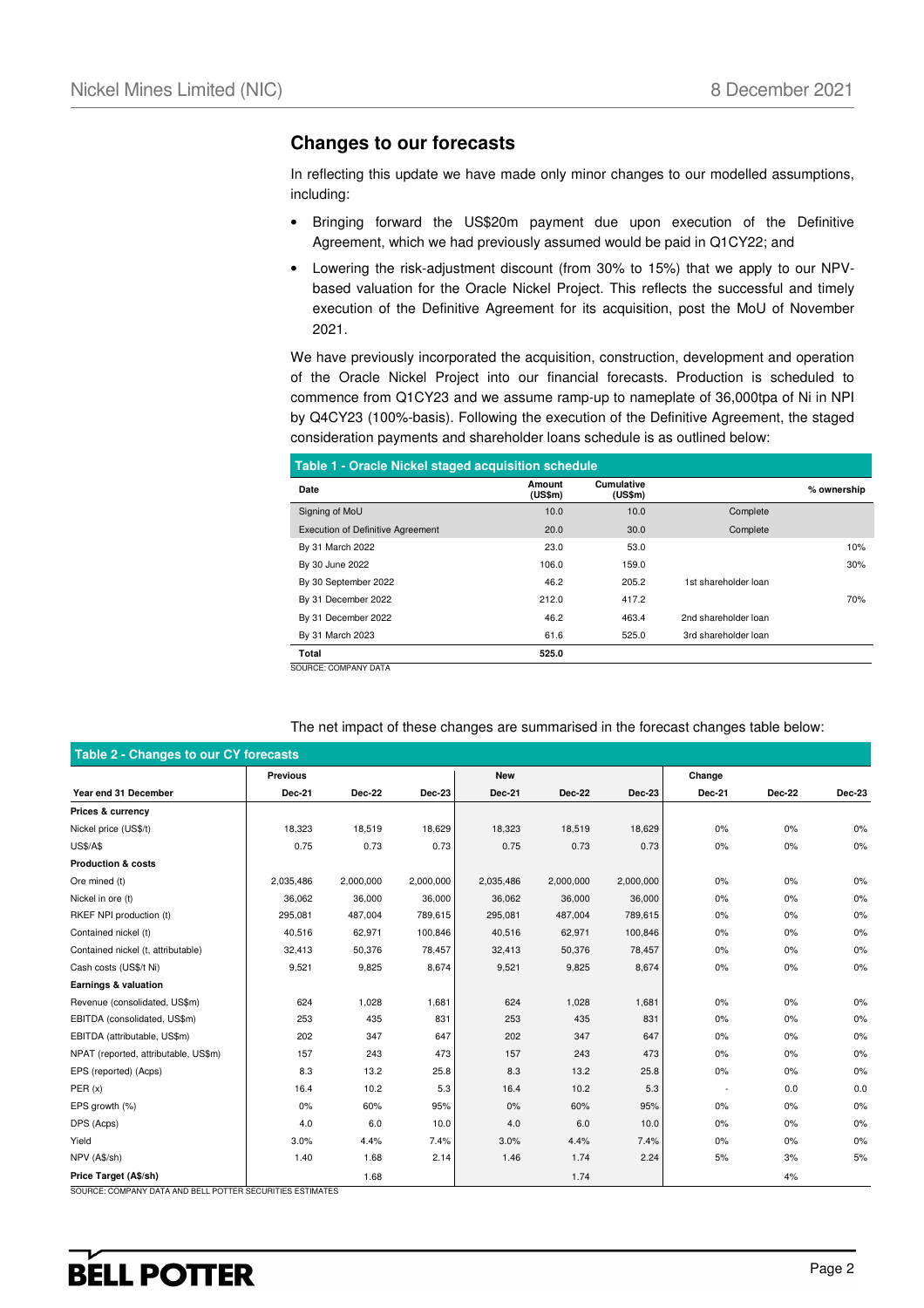The primary change to our forecasts and valuation is the reduction of the risk discount we apply to our valuation for the Oracle Nickel Project. This flows through to an increase of 4% to our overall valuation of NIC.

NIC last reported a cash position of US\$121m and debt of US\$325m in the form of Senior Unsecured Fixed Rate Notes (6.50% pa coupon). While on our current forecasts we expect NIC will be able to fund the bulk of the acquisition consideration from cash and operating cash flows, we view it as likely it will source external funding (either debt or equity or a mix of both) to maintain balance sheet strength and flexibility.

### **Upcoming catalysts**

Upcoming catalysts for NIC include:

- Updates on Nickel Pig Iron (NPI) pricing and the effective Ni payability, which we believe the market will continue to consider as a measure of NIC's nickel price exposure;
- Further updates on the construction of the Angel Nickel project, comprising 4 nextgeneration rotary-kiln-electric-furnace (RKEF) lines being developed within the Indonesia Weda Bay Industrial Park (IWIP), in which NIC now holds an 80% interest;
- Further updates on the construction of the Oracle Nickel project, comprising 4 nextgeneration RKEF lines being developed within the Indonesia Morowali Industrial Park (IMIP). A binding agreement has been executed, formalising NIC's staged acquisition of a 70% interest;
- Progress updates for the Hengjaya Mine, where a major production expansion is complete and the sustainability of production of +150kt ore per month and costs of ~US\$20/t are targeted;
- Exploration and development updates on the Siduarsi Nickel-Cobalt project in Papua province, Indonesia, in which NIC has recently acquired a 100% interest;
- The release of NIC's December 2021 quarterly production and cost report, expected in late January 2022; and
- Updates on the ownership levels of the 80%-owned Hengjaya Mine, which is subject to Indonesia's compulsory divestment laws.



### **NIC vs the ASX Metals and Mining Index**

SOURCE: IRESS

## **BELL POTTER**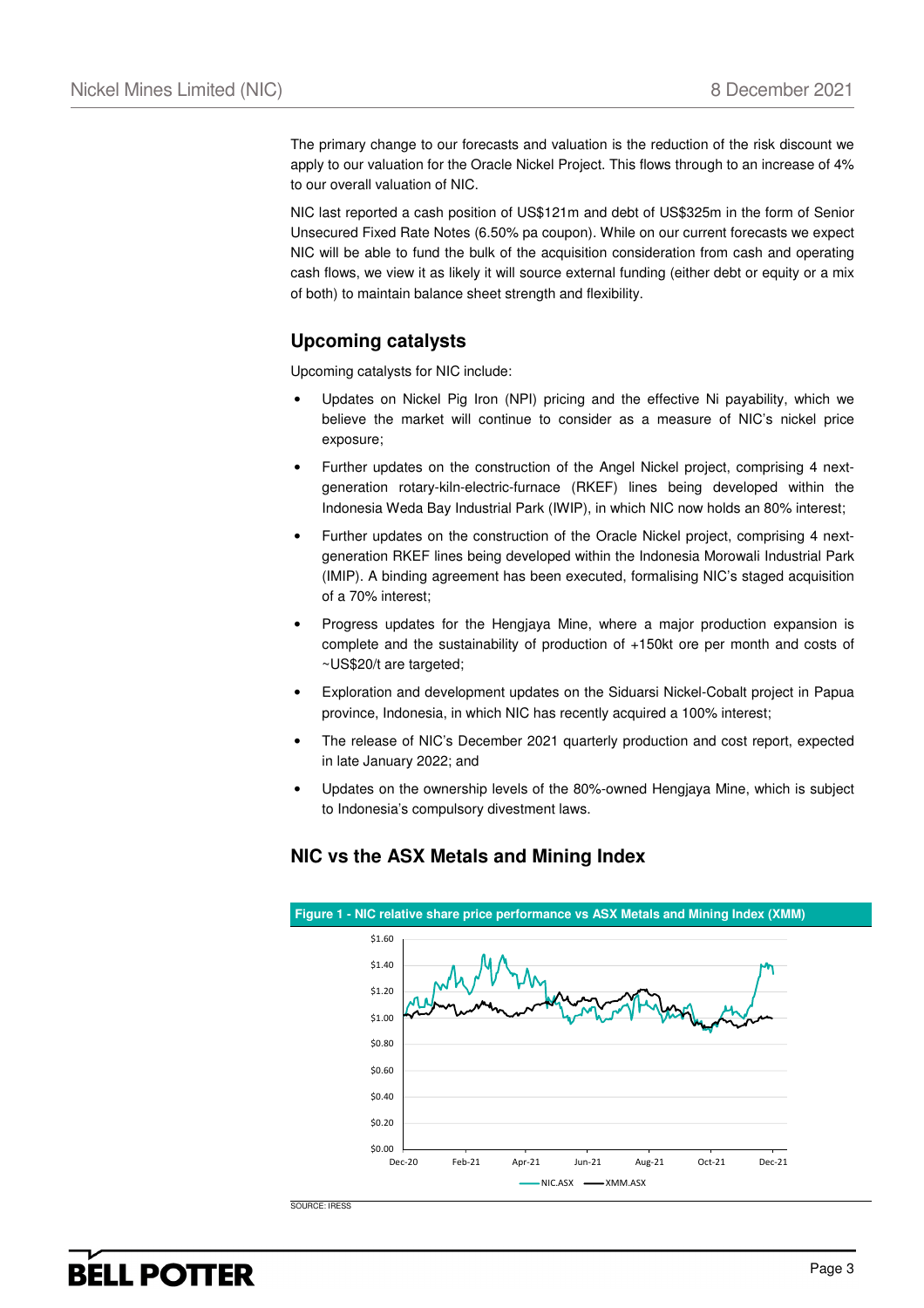## **Nickel Mines Limited (NIC)**

## **Company description: fully integrated NPI producer**

Nickel Mines Limited ('Nickel Mines' or 'NIC') was formed in 2007 and listed on the ASX in 2018. Its operations are focused in Central Sulawesi, Indonesia, where it holds an 80% interest four Rotary Kiln Electric Furnace (RKEF) NPI production lines (the two Hengjaya lines and the two Ranger lines) with Shanghai Decent Investments (SDI) a subsidiary of Tsingshan Group, the world's largest stainless steel producer. The RKEF lines are located in an existing, fully integrated stainless steel production facility, the Indonesian Morowali Industrial Park (IMIP).

First production from the Hengjaya Lines was achieved on 31 January 2019 and the Ranger Lines commenced production during the December quarter 2019. Both projects have since achieved steady state production of ~20ktpa contained Ni in NPI, exceeding nameplate production of ~16ktpa each at lower than planned operating costs.

NIC has also executed binding agreements to acquire an 80% interest in the Angel Nickel Project comprising four new generation RKEF NPI production lines currently under construction within the Indonesia Weda Bay Industrial Park ('IWIP') on Halmahera Island in Indonesia and a 70% interest in the Oracle Nickel Project, comprising four new generation RKEF NPI production lines currently under construction within the IMIP.

NIC also holds an 80% interest in Hengjaya Mine ('HM'), a high-grade, long-life nickel laterite deposit, in close proximity to the IMIP. The HM produces Direct Shipping Ore (DSO), the bulk of which is sold into the IMIP facility.

### **Investment thesis – Buy, TP\$1.74/sh (from \$1.68/sh)**

We make no changes to our earnings forecasts with this update, retaining exceptional earnings growth of 60% and 95% for CY22 and CY23 respectively. We view the respective P/E multiples of 10.2x and 5.3x as excellent value in this context. Our NPV-based valuation lifts 4% to \$1.74/sh as we de-risk our valuation of the Oracle project. NIC is one of our top picks in the sector and we retain our Buy recommendation.

### **Valuation: \$1.74/sh**

Our 12-month forward NIC valuation incorporates DCF models of its attributable interests in the Hengjaya laterite nickel ore mine (HM), an 80% interest in the two Hengjaya Nickel RKEF lines and an 80% interest in the two Ranger Nickel RKEF lines.

We have constructed a discounted cash flow (DCF) model for NIC's attributable interest in these RKEF lines that are in production at Tsingshan's IMIP facility and a DCF calculation for NIC's current 80% interest (declining to 49% in 2028) in the Hengjaya laterite nickel ore mine.

We also include a risk-adjusted, NPV-based valuation for NIC's 80% interest in the Angel Nickel Industry (ANI) project, its 70% interest in the Oracle Nickel Project (ONI) and a notional value for other exploration and development projects, an estimate of corporate overhead costs and NIC's last reported net cash position. Our valuation is calculated on a fully diluted basis. Following the latest update, our valuation stands at \$1.74/sh.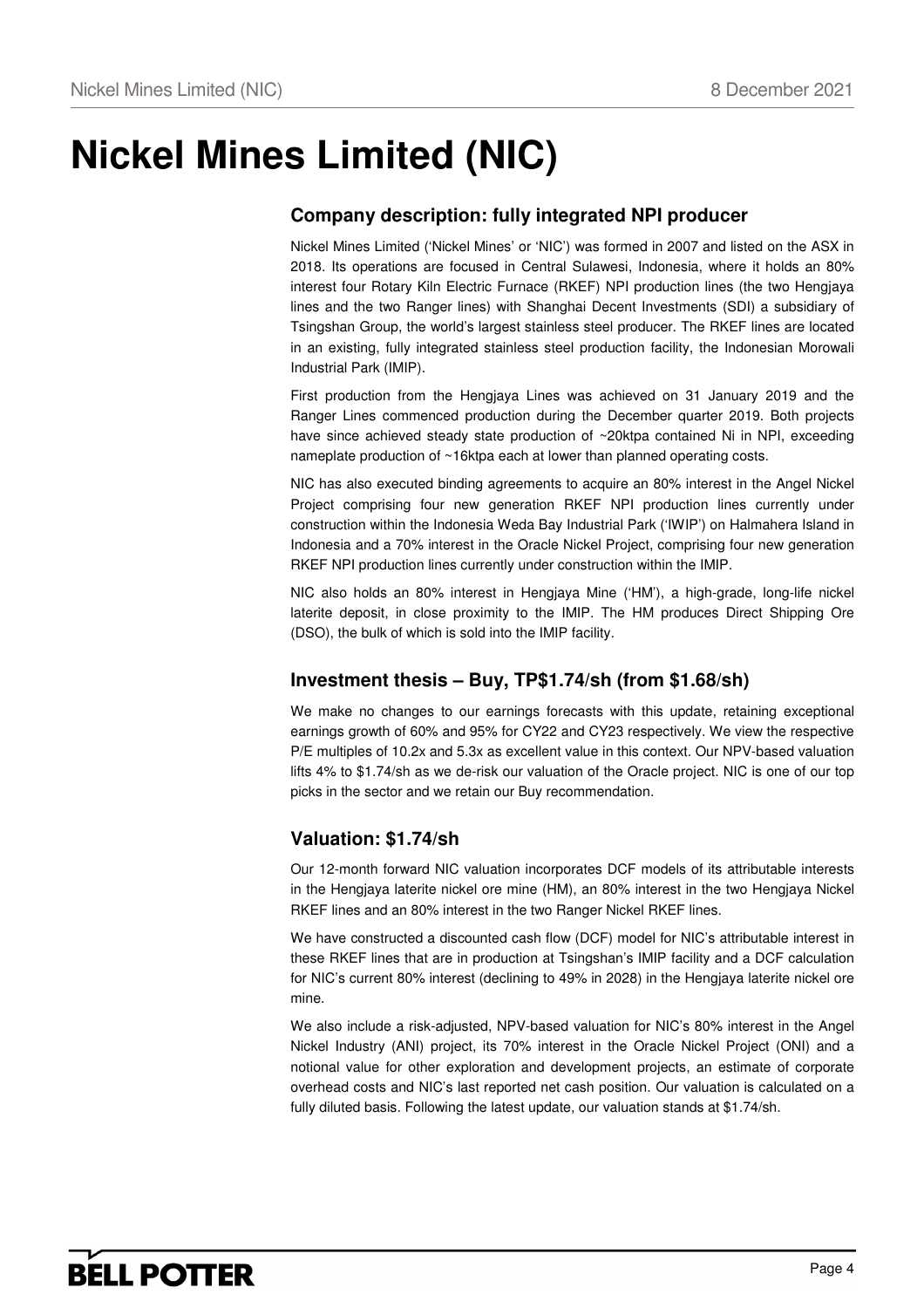#### **Risks**

Key risks to our investment case include (but are not limited to):

- **Funding and capital management risks:** Funding and capital management risks can include access to debt and equity finance, maintaining covenants on debt finance, managing dividend payments and managing debt repayments. Exploration and development companies with no sales revenues are reliant on access to equity markets and debt financing to fund the advancement and development of their projects.
- **Operating and development risks:** Mining companies' assets are subject to risks associated with their operation and development. Risks for each company can be heightened depending on method of operation (e.g. underground versus open pit mining) or whether it is a single mine company. Development of mining assets may be subject to receiving permits, approvals timelines or weather events, causing delays to commissioning and commercial production.
- **COVID-19 risks:** Mining companies' rely on freedom of movement of workforces, functioning transport routes, reliable logistics services including road, rail, aviation and ports in order to maintain operations and get their products to market. They also rely on liquid, functioning markets to sell their products. Measures being put in place to combat the COVID-19 pandemic are posing risks to these conditions.
- **Operating and capital cost fluctuations:** The cost and availability of exploration, development and mining inputs can fluctuate widely and cause significant differences between planned and actual operating and capital costs. Key operating costs are linked to energy and labour costs as well as access to, and availability of, technical skills, operating equipment and consumables.
- **Commodity price and exchange rate fluctuations:** The future earnings and valuations of exploration, development and producing Resources companies are subject to fluctuations in underlying commodity prices and foreign currency exchange rates.
- **Resource growth and mine life extensions:** The viability of future operations and the earnings forecasts and valuations reliant upon them may depend upon resource and reserve growth to extend mine lives, which is in turn dependent upon exploration success, of which there are no guarantees.
- **Regulatory changes risks:** Changes to the regulation of infrastructure and taxation (among other things) can impact the earnings and valuation of mining companies. NIC's assets are located in Sulawesi, Indonesia, which has in the past implemented regulatory changes related to mining project ownership, fiscal terms and mineral export requirements.
- **Sovereign risks:** Mining companies' assets are subject to the sovereign risks of the jurisdiction within which they are operating. NIC's assets are in Indonesia, a G20 country with one of the largest economies in SE Asia. Its sovereign debt is rated investment grade by the major ratings agencies.
- **Corporate/M&A risks:** Risks associated with M&A activity including differences between the entity's and the market's perception of value associated with completed transactions. NIC is the junior partner co-investing in production assets with a large, privately owned Chinese company. The strength and cohesiveness of this relationship over the long term has the potential to both add and reduce value to the partnership. One of the key mitigating factors in this respect has been the investment of a combined US\$50m by SDI and Wanlu Investments (US\$26m and US\$24m respectively) into NIC equity.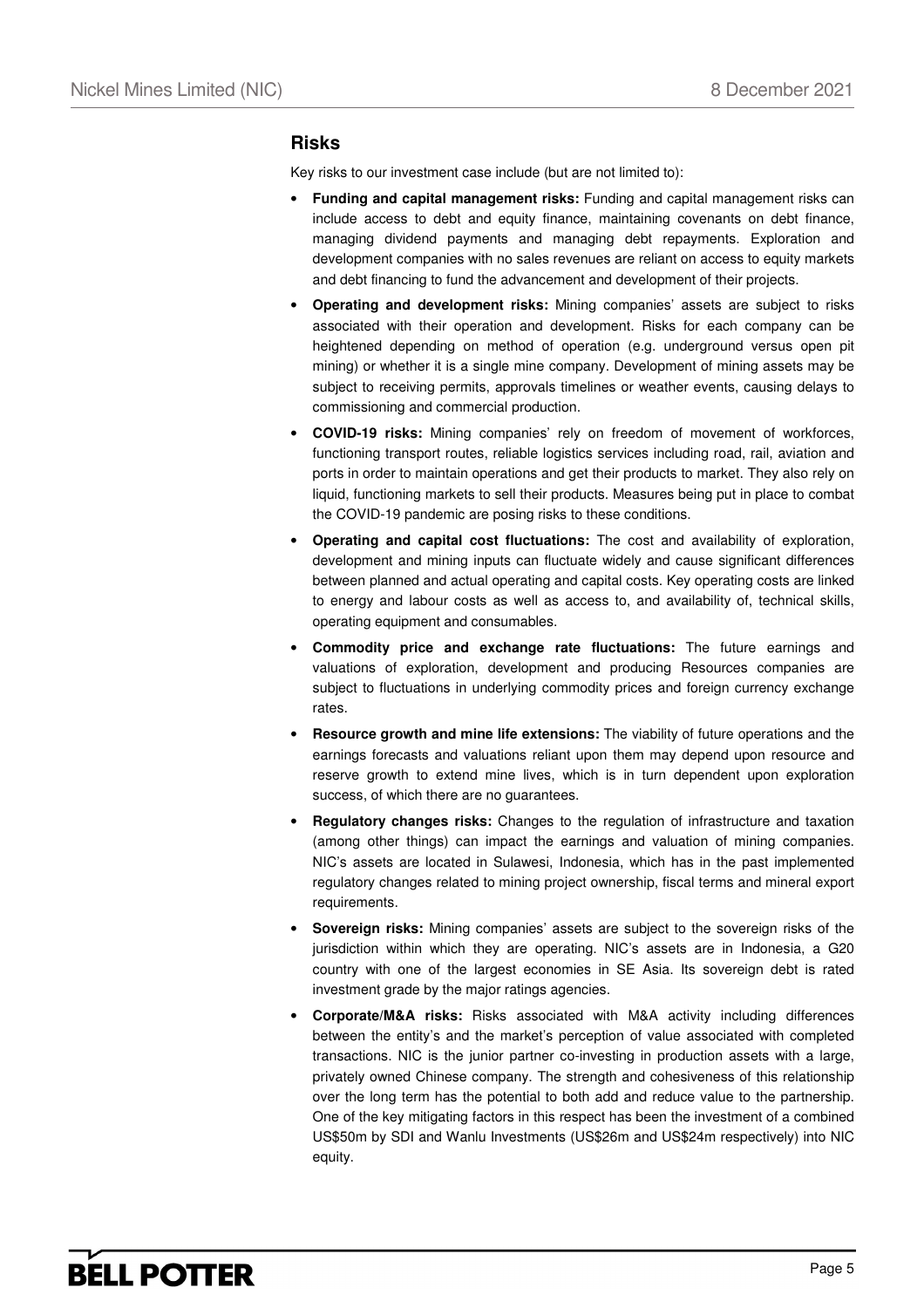## **Nickel Mines Limited** as at 8 December 2021

## Recommendation Buy **Price \$1.355**

Nickel Mines Limited (Nickel Mines Limited (Nickel Mines Limited Computer) \$1.74

#### **Table 3 - Financial summary**

| <b>PROFIT AND LOSS</b>                                                 |                |                                        |                    |                    |                    |                    | <b>FINANCIAL RATIOS</b>                                                                    |                    |                |                   |                             |                    |                 |
|------------------------------------------------------------------------|----------------|----------------------------------------|--------------------|--------------------|--------------------|--------------------|--------------------------------------------------------------------------------------------|--------------------|----------------|-------------------|-----------------------------|--------------------|-----------------|
| Year ending 31 Dec. (from 2020)                                        | Unit           | 2019a                                  | 2020a              | 2021e              | 2022e              | 2023e              | Year ending 31 Dec. (from 2020)                                                            | Unit               | 2019a*         | 2020a             | 2021e                       | 2022e              | 2023e           |
| Revenue                                                                | US\$m          | 236.1                                  | 523.5              | 624.4              | 1,028.1            | 1,681.4            | <b>VALUATION</b>                                                                           |                    |                |                   |                             |                    |                 |
| Expense                                                                | US\$m          | (138.9)                                | (329.0)            | (371.3)            | (593.3)            | (850.0)            | Attributable NPAT                                                                          | US\$m              | 56.5           | 110.6             | 156.6                       | 243.0              | 473.0           |
| <b>EBITDA</b>                                                          | US\$m          | 97.2                                   | 194.5              | 253.1              | 434.8              | 831.4              | Attributable NPAT                                                                          | A\$m               | 82.5           | 160.1             | 207.6                       | 332.8              | 647.9           |
| Depreciation                                                           | US\$m          | (16.4)                                 | (36.8)             | (36.9)             | (65.0)             | (98.6)             | <b>Reported EPS</b>                                                                        | Ac/sh              | 5.1            | 8.2               | 8.3                         | 13.2               | 25.8            |
| EBIT<br>Net interest expense                                           | US\$m<br>US\$m | 80.8<br>(2.1)                          | 157.7<br>(4.7)     | 216.2<br>(10.8)    | 369.7<br>(20.4)    | 732.9<br>(16.1)    | <b>Adjusted EPS</b><br>EPS growth                                                          | Ac/sh<br>$\%$      | 4.4<br>46%     | 8.2<br>62%        | 8.3<br>0%                   | 13.2<br>60%        | 25.8<br>95%     |
| Unrealised gains (Impairments)                                         | US\$m          | 7.4                                    |                    |                    |                    |                    | PER                                                                                        | x                  | 13.4x          | 16.5x             | 16.4x                       | 10.2x              | 5.3x            |
| Other                                                                  | US\$m          | 5.4                                    | 1.6                |                    |                    |                    | <b>DPS</b>                                                                                 | Ac/sh              |                | 3.0               | 4.0                         | 6.0                | 10.0            |
| PBT                                                                    | US\$m          | 91.5                                   | 154.6              | 205.4              | 349.3              | 716.8              | Franking                                                                                   | $\%$               | 0%             | 0%                | 0%                          | 0%                 | 0%              |
| Tax expense                                                            | US\$m          | (0.2)                                  | (0.9)              | (5.7)              | (39.2)             | (106.5)            | Yield                                                                                      | $\%$               | 0.0%           | 2.2%              | 3.0%                        | 4.4%               | 7.4%            |
| Consolidated profit (loss) for the year                                | US\$m          | 91.3                                   | 153.7              | 199.7              | 310.1              | 610.3              | FCF/share                                                                                  | Ac/sh              | 2.6            | (2.6)             | (12.5)                      | (1.2)              | 38.1            |
| Non-Controlling Interest                                               | US\$m          | 34.8                                   | 43.1               | 43.1               | 67.1               | 137.3              | FCF yield                                                                                  | $\%$               | 2%             | $-2%$             | $-9%$                       | $-1%$              | 28%             |
| Attributable NPAT (reported)                                           | US\$m          | 56.5                                   | 110.6              | 156.6              | 243.0              | 473.0              | P/FCFPS                                                                                    | x                  | 52.4x          | $-52.9x$          | $-10.8x$                    | $-116.6x$          | 3.6x            |
| NPAT (underlying)                                                      | US\$m          | 49.1                                   | 110.6              | 156.6              | 243.0              | 473.0              | EV/EBITDA <sup>1</sup><br>EBITDA margin                                                    | x                  | 27.1x          | 13.5x             | 10.4x                       | 6.1x<br>42%        | 3.2x<br>49%     |
| <b>CASH FLOW</b>                                                       |                |                                        |                    |                    |                    |                    | EBIT margin                                                                                | %<br>$\%$          | 41%<br>34%     | 37%<br>30%        | 41%<br>35%                  | 36%                | 44%             |
| Year ending 31 Dec. (from 2020)                                        | Unit           | 2019a*                                 | 2020a              | 2021e              | 2022e              | 2023e              | Return on assets                                                                           | $\%$               | 26%            | 17%               | 14%                         | 17%                | 29%             |
| <b>OPERATING CASHFLOW</b>                                              |                |                                        |                    |                    |                    |                    | Return on equity                                                                           | $\%$               | 49%            | 27%               | 20%                         | 29%                | 47%             |
| Receipts                                                               | US\$m          | 212.7                                  | 517.6              | 679.7              | 987.7              | 1,616.1            | <b>LIQUIDITY &amp; LEVERAGE</b>                                                            |                    |                |                   |                             |                    |                 |
| Payments                                                               | US\$m          | (169.9)                                | (358.9)            | (318.8)            | (537.8)            | (785.8)            | Net debt (cash)                                                                            | \$m                | 15             | (306)             | 59                          | 234                | (220)           |
| Tax                                                                    | US\$m          | (4.7)                                  | (9.1)              | 0.9                | (5.7)              | (39.2)             | ND / E                                                                                     | $\%$               | 4%             | $-33%$            | 6%                          | 20%                | $-15%$          |
| Net interest                                                           | US\$m          | 0.1                                    | 0.3                | (10.8)             | (20.4)             | (16.1)             | $ND / (ND + E)$                                                                            | $\%$               | 3%             | $-48%$            | 5%                          | 17%                | $-18%$          |
| Other                                                                  | US\$m          |                                        |                    |                    |                    |                    | EBITDA / Interest                                                                          |                    | 46.1x          | 40.9x             | 23.4x                       | 21.3x              | 51.7x           |
| Operating cash flow<br><b>INVESTING CASHFLOW</b>                       | US\$m          | 38.2                                   | 150.0              | 351.0              | 423.8              | 774.9              | <b>ATTRIBUTABLE DATA - NICKEL MINES LTD</b>                                                |                    |                |                   |                             |                    |                 |
| Property, plant and equipment                                          | US\$m          | (29.6)                                 | (7.4)              | (587.9)            | (444.7)            | (74.5)             | Year ending 31 Dec. (from 2020)                                                            | Unit               | 2019a*         | 2020a             | 2021e                       | 2022e              | 2023e           |
| Mine development                                                       | US\$m          |                                        | (147.0)            |                    |                    |                    | Revenues                                                                                   | US\$m              | 95.7           | 391.3             | 559.6                       | 885.6              | 1,372.0         |
| Exploration & evaluation<br>Other                                      | US\$m<br>US\$m | 5.8                                    | (30.0)             | (0.2)              | (0.4)              | (0.4)              | <b>EBITDA</b><br><b>NPAT</b>                                                               | US\$m<br>US\$m     | 35.6<br>56.5   | 139.7<br>110.6    | 201.5<br>156.6              | 346.8<br>243.0     | 646.7<br>473.0  |
| Investing cash flow                                                    | US\$m          | (23.8)                                 | (184.4)            | (588.0)            | (445.1)            | (74.9)             | Net distributable cash flow                                                                | US\$m              | 1.0            | 269.3             | (65.3)                      | (157.6)            | 273.6           |
| Free Cash Flow                                                         | US\$m          | 14.4                                   | (34.5)             | (237.0)            | (21.3)             | 700.0              | EV/EBITDA                                                                                  | x                  | 71.0           | 18.3              | 13.8                        | 7.8                | 4.2             |
|                                                                        |                |                                        |                    |                    |                    |                    | PER                                                                                        | x                  | 26.8           | 16.5              | 16.4                        | 10.2               | 5.3             |
| <b>FINANCING CASHFLOW</b><br>Share issues/(buy-backs)                  | US\$m          |                                        | 430.0              |                    |                    |                    | P/FCF                                                                                      |                    | nm             | nm                | nm                          | nm                 | 9.1             |
| Debt proceeds                                                          | US\$m          |                                        |                    | 325.0              |                    |                    | ORE RESERVE AND MINERAL RESOURCE                                                           |                    |                |                   |                             |                    |                 |
| Debt repayments                                                        | US\$m          | (29.9)                                 | (25.3)             | (45.0)             |                    | (150.0)            | Hengjaya Nickel Mine (HM)                                                                  |                    |                |                   | Mdmt                        | % Ni               | t Ni            |
| Distributions to non-controlling interests                             | US\$m          | 17.0                                   | (43.3)             | (39.7)             | (43.6)             | (62.4)             | <b>Mineral Resources</b>                                                                   |                    |                |                   |                             |                    | 260,000         |
| <b>Dividends</b><br>Other                                              | US\$m<br>US\$m | (0.4)                                  | (15.4)<br>(12.4)   | (75.9)             | (110.2)            | (183.6)            | Measured<br>Indicated                                                                      |                    |                |                   | 20.000<br>109.000           | 1.30%<br>1.30%     | 1,417,000       |
| <b>Financing cash flow</b>                                             | US\$m          | (13.3)                                 | 333.6              | 164.5              | (153.7)            | (396.0)            | Inferred                                                                                   |                    |                |                   | 56.000                      | 1.30%              | 728,000         |
| Change in cash                                                         | US\$m          | 1.1                                    | 299.2              | (72.6)             | (175.1)            | 304.1              | Total                                                                                      |                    |                |                   | 185.000                     |                    | 1.30% 2,405,000 |
|                                                                        |                |                                        |                    |                    |                    |                    |                                                                                            |                    |                |                   |                             |                    |                 |
| <b>BALANCE SHEET</b>                                                   |                |                                        |                    |                    |                    |                    | <b>ASSUMPTIONS - Prices</b>                                                                |                    |                |                   |                             |                    |                 |
| Year ending 31 Dec. (from 2020)                                        | Unit           | 2019a*                                 | 2020a              | 2021e              | 2022e              | 2023e              | Year ending 31 Dec. (from 2020) avg                                                        | Unit               | 2019a*         | 2020a             | 2021e                       | 2022e              | 2023e           |
| <b>ASSETS</b>                                                          |                |                                        |                    |                    |                    |                    |                                                                                            |                    |                |                   |                             |                    |                 |
| Cash & short term investments                                          | US\$m          | 49.8                                   | 351.4              | 278.9              | 103.8              | 407.9              | Nickel                                                                                     | US\$/lb            | \$7.02         | \$6.25            | \$8.31                      | \$8.40             | \$8.45          |
| Accounts receivable                                                    | US\$m          | 97.2                                   | 117.8              | 62.4               | 102.8              | 168.1              | Nickel                                                                                     | <b>US\$/t</b>      | \$15,483       | \$13,775          | \$18,323                    | \$18,519           | \$18,629        |
| Property, plant & equipment<br>Mine development expenditure            | US\$m<br>US\$m | 628.5                                  | 600.8              | 1,160.0            | 1,539.6            | 1,515.6            | Currency<br>AUD:USD                                                                        |                    | 0.68           | 0.69              | 0.75                        | 0.73               | 0.73            |
| Exploration & evaluation                                               | US\$m          | ä,                                     |                    | 0.2                | 0.6                | 1.0                |                                                                                            |                    |                |                   |                             |                    |                 |
| Other                                                                  | US\$m          | 122.0                                  | 164.7              | 164.7              | 164.7              | 164.7              | <b>ASSUMPTIONS - Production &amp; costs</b>                                                |                    |                |                   |                             |                    |                 |
| <b>Total assets</b>                                                    | US\$m          | 897.5                                  | 1,234.7            | 1,666.2            | 1,911.5            | 2,257.3            | Year ending 31 Dec. (from 2020)                                                            | Unit               | 2019a*         | 2020a             | 2021e                       | 2022e              | 2023e           |
| <b>LIABILITIES</b>                                                     |                |                                        |                    |                    |                    |                    | Hengjaya Mine                                                                              |                    |                |                   |                             |                    |                 |
| Accounts payable                                                       | US\$m          | 52.5                                   | 40.3               | 92.8               | 148.3              | 212.5              | Ore mined                                                                                  | wmt                | 428,382        |                   | 795,650 2,035,486 2,000,000 |                    | 2,000,000       |
| Income tax payable                                                     | US\$m          | 0.7                                    | 3.8                | 5.7                | 39.2               | 106.5              | Ore grade                                                                                  | % Ni               | 1.9%           | 1.8%              | 1.8%                        | 1.8%               | 1.8%            |
| Borrowings                                                             | US\$m          |                                        |                    |                    |                    | 187.9              |                                                                                            |                    |                |                   |                             | 36,000             | 36,000          |
| Other                                                                  |                | 65.0                                   | 45.0               | 337.9              | 337.9              |                    | Nickel in ore                                                                              | t Ni               | 8,178          | 14,479            | 36,062                      |                    |                 |
|                                                                        | US\$m          | 57.2                                   | 59.4               | 59.4               | 59.4               | 59.4               | Nickel in ore (attributable)                                                               | t Ni               | 6,542          | 11,583            | 28,849                      | 28,800             | 28,800          |
| <b>Total liabilities</b>                                               | US\$m          | 175.4                                  | 148.4              | 495.8              | 584.8              | 566.3              | <b>RKEF (IMIP)</b>                                                                         |                    |                |                   |                             |                    |                 |
| <b>SHAREHOLDER'S EQUITY</b>                                            |                |                                        |                    |                    |                    |                    | NPI production                                                                             | t                  | 152,408        | 295,897           | 295,081                     | 487,004            | 789,615         |
| Share capital                                                          | US\$m          | 315.5                                  | 732.9              | 732.9              | 732.9              | 732.9              | Contained nickel                                                                           | t Ni               | 20,988         | 43,622            | 40,516                      | 62,971             | 100,846         |
| Reserves                                                               | US\$m          | 19.2                                   | 19.2               | 19.2               | 19.2               | 19.2               | Contained nickel (attributable)                                                            | t Ni               | 11,742         | 30,619            | 32,413                      | 50,376             | 78,457          |
| Retained earnings                                                      | US\$m          | 92.8                                   | 187.9              | 268.6              | 401.5              | 690.8              | Costs                                                                                      |                    |                |                   |                             |                    |                 |
| <b>Total equity to NIC holders</b>                                     | US\$m          | 427.5<br>294.7                         | 940.1              | 1,020.8<br>149.6   | 1,153.6            | 1,442.9            | Cash costs                                                                                 | US\$/t Ni          | \$7,689        | \$7,330           | \$9,521                     | \$9,825            | \$8,674         |
| Non-controlling<br>interest<br><b>Total equity</b>                     | US\$m          |                                        | 146.2              |                    | 173.1              | 248.0              | All-in-Costs (AIC)                                                                         | US\$/I NI          |                |                   |                             |                    | \$8,807         |
| Weighted average shares                                                | US\$m<br>m     | 722.1<br>1,631.2                       | 1,086.2<br>1,948.7 | 1,170.4<br>2,515.3 | 1,326.7<br>2,515.0 | 1,691.0<br>2,515.0 | <b>VALUATION</b>                                                                           |                    |                |                   |                             |                    |                 |
|                                                                        |                |                                        |                    |                    |                    |                    | Ordinary shares (m)                                                                        |                    |                |                   |                             |                    | 2,515.0         |
| <b>CAPITAL STRUCTURE</b>                                               |                |                                        |                    |                    |                    |                    | Options in the money (m)                                                                   |                    |                |                   |                             |                    |                 |
|                                                                        |                |                                        |                    |                    |                    |                    | Total shares diluted (m)                                                                   |                    |                |                   |                             |                    | 2,515.0         |
| Shares on issue                                                        | m              |                                        |                    |                    |                    | 2,515.0            | Valuation                                                                                  | <b>Now</b>         |                | +12 months        |                             | $+24$ mths         |                 |
| Total shares on issue                                                  | m              | (add 0.0m escrow and placement shares) |                    |                    |                    | 2,515.0            | Sum-of-the-parts                                                                           | A\$m               | A\$/sh         | A\$m              | A\$/sh                      | A\$m               | A\$/sh          |
| Share price                                                            | A\$/sh         |                                        |                    |                    |                    | 1.355              | IMIP RKEF (NPV12)                                                                          | 2,181.5            | 0.87           | 2,369.1           | 0.94                        | 2,438.4            | 0.97            |
| Market capitalisation                                                  | A\$m           |                                        |                    |                    |                    | 3,407.9            | IWIP RKEF (NPV12)                                                                          | 1,022.3            | 0.41           | 1,183.9           | 0.47                        | 1,935.7            | 0.77            |
| Net cash                                                               | A\$m           |                                        |                    |                    |                    | $-286.5$           | ONI RKEF (NPV12)                                                                           | 679.3              | 0.27           | 795.3             | 0.32                        | 1,395.4            | 0.55            |
| Enterprise value (undiluted)                                           | A\$m           |                                        |                    |                    |                    | 3,694.3            | Hengjaya Mine (NPV12)                                                                      | 37.3               | 0.01           | 42.2              | 0.02                        | 66.3               | 0.03            |
| Options outstanding (m)                                                | m              |                                        |                    |                    |                    | 0.0                | Other exploration                                                                          | 80.0               | 0.03           | 80.0              | 0.03                        | 80.0               | 0.03            |
| Options (in the money)                                                 | m              |                                        |                    |                    |                    | 0.0                | Corporate overheads                                                                        | (44.2)             | (0.02)         | (44.6)            | (0.02)                      | (45.1)             | (0.02)          |
| Issued shares (diluted for options)<br>Market capitalisation (diluted) | m<br>A\$m      |                                        |                    |                    |                    | 2,515.0<br>3,407.9 | Subtotal (EV)<br>Net cash (debt)                                                           | 3,956.2<br>(286.5) | 1.57<br>(0.11) | 4,425.9<br>(59.0) | 1.76<br>(0.02)              | 5,870.7<br>(234.0) | 2.33<br>(0.09)  |
| Net cash + options                                                     | A\$m           |                                        |                    |                    |                    | $-286.5$           | Total (undiluted)                                                                          | 3,669.7            | 1.46           | 4,366.9           | 1.74                        | 5,636.7            | 2.24            |
| Enterprise value (diluted)                                             | A\$m           |                                        |                    |                    |                    | 3,694.3            | Dilutive effect of options                                                                 |                    | $\overline{a}$ |                   | $\overline{\phantom{a}}$    |                    |                 |
|                                                                        |                |                                        |                    |                    |                    |                    | Add cash from options                                                                      |                    |                |                   |                             |                    |                 |
| <b>MAJOR SHAREHOLDERS</b>                                              |                |                                        |                    |                    |                    |                    | <b>Total (diluted)</b>                                                                     | 3,669.7            | 1.46           | 4,366.9           | 1.74                        | 5,636.7            | 2.24            |
| Shareholder                                                            |                |                                        |                    |                    | %                  | $\mathsf{m}$       |                                                                                            |                    |                |                   |                             |                    |                 |
| Shanghai Decent (SDI)                                                  |                |                                        |                    |                    | 18.7%              | 469.7              |                                                                                            |                    |                |                   |                             |                    |                 |
| Tanito Group (PT Karunia)                                              |                |                                        |                    |                    | 15.0%              | 378.4              |                                                                                            |                    |                |                   |                             |                    |                 |
| BlackRock Investment Management<br>Directors and Management            |                |                                        |                    |                    | 7.8%<br>5.5%       | 195.5<br>137.9     | *Transitional 6 month period to Dec-19. Change of Financial Year end from June to December |                    |                |                   |                             |                    |                 |

| <b>FINANCIAL RATIOS</b>                                                                                                         |                  |                   |                   |                   |                               |                    |
|---------------------------------------------------------------------------------------------------------------------------------|------------------|-------------------|-------------------|-------------------|-------------------------------|--------------------|
| Year ending 31 Dec. (from 2020)                                                                                                 | Unit             | 2019a*            | 2020a             | 2021e             | 2022e                         | 2023e              |
| VALUATION<br>Attributable NPAT                                                                                                  | US\$m            | 56.5              | 110.6             | 156.6             | 243.0                         | 473.0              |
| Attributable NPAT                                                                                                               | A\$m             | 82.5              | 160.1             | 207.6             | 332.8                         | 647.9              |
| <b>Reported EPS</b>                                                                                                             | Ac/sh            | 5.1               | 8.2               | 8.3               | 13.2                          | 25.8               |
| <b>Adjusted EPS</b>                                                                                                             | Ac/sh            | 4.4               | 8.2               | 8.3               | 13.2                          | 25.8               |
| EPS growth                                                                                                                      | %                | 46%               | 62%               | 0%                | 60%                           | 95%                |
| PER                                                                                                                             | x                | 13.4x             | 16.5x             | 16.4x             | 10.2x                         | 5.3x               |
| <b>DPS</b>                                                                                                                      | Ac/sh<br>%       | 0%                | 3.0<br>0%         | 4.0<br>0%         | 6.0<br>0%                     | 10.0<br>0%         |
| Franking<br>Yield                                                                                                               | %                | 0.0%              | 2.2%              | 3.0%              | 4.4%                          | 7.4%               |
| $FCF/share$ <sup>1</sup>                                                                                                        | Ac/sh            | 2.6               | (2.6)             | (12.5)            | (1.2)                         | 38.1               |
| FCF yield <sup>1</sup>                                                                                                          | %                | 2%                | $-2%$             | -9%               | -1%                           | 28%                |
| P/FCFPS <sup>1</sup>                                                                                                            | x                | 52.4x             | $-52.9x$          | $-10.8x$          | $-116.6x$                     | 3.6x               |
| EV/EBITDA <sup>1</sup>                                                                                                          | x                | 27.1x             | 13.5x             | 10.4x             | 6.1x                          | 3.2x               |
| <b>EBITDA</b> margin                                                                                                            | %<br>%           | 41%               | 37%               | 41%               | 42%                           | 49%                |
| EBIT margin<br>Return on assets                                                                                                 | %                | 34%<br>26%        | 30%<br>17%        | 35%<br>14%        | 36%<br>17%                    | 44%<br>29%         |
| Return on equity '                                                                                                              | %                | 49%               | 27%               | 20%               | 29%                           | 47%                |
| <b>LIQUIDITY &amp; LEVERAGE</b>                                                                                                 |                  |                   |                   |                   |                               |                    |
| Net debt (cash)                                                                                                                 | \$m              | 15                | (306)             | 59                | 234                           | (220)              |
| ND / E                                                                                                                          | %                | 4%                | $-33%$            | 6%                | 20%                           | $-15%$             |
| ND / (ND + E)<br>EBITDA / Interest                                                                                              | %                | 3%                | $-48%$<br>40.9x   | 5%<br>23.4x       | 17%<br>21.3x                  | $-18%$             |
|                                                                                                                                 | x                | 46.1x             |                   |                   |                               | 51.7x              |
| <b>ATTRIBUTABLE DATA - NICKEL MINES LTD</b>                                                                                     |                  |                   |                   |                   |                               |                    |
| Year ending 31 Dec. (from 2020)<br>Revenues                                                                                     | Unit<br>US\$m    | 2019a*<br>95.7    | 2020a<br>391.3    | 2021e<br>559.6    | 2022e<br>885.6                | 2023e<br>1,372.0   |
| EBITDA                                                                                                                          | US\$m            | 35.6              | 139.7             | 201.5             | 346.8                         | 646.7              |
| <b>NPAT</b>                                                                                                                     | US\$m            | 56.5              | 110.6             | 156.6             | 243.0                         | 473.0              |
| Net distributable cash flow<br>EV/EBITDA                                                                                        | US\$m<br>X       | 1.0<br>71.0       | 269.3<br>18.3     | (65.3)<br>13.8    | (157.6)<br>7.8                | 273.6<br>4.2       |
| PER                                                                                                                             | X                | 26.8              | 16.5              | 16.4              | 10.2                          | 5.3                |
| P/FCF                                                                                                                           |                  | nm                | nm                | nm                | nm                            | 9.1                |
| ORE RESERVE AND MINERAL RESOURCE                                                                                                |                  |                   |                   |                   |                               |                    |
| Hengjaya Nickel Mine (HM)                                                                                                       |                  |                   |                   | Mdmt              | % Ni                          | t Ni               |
| <b>Mineral Resources</b><br>Measured                                                                                            |                  |                   |                   | 20.000            | 1.30%                         | 260,000            |
| Indicated                                                                                                                       |                  |                   |                   | 109.000           | 1.30%                         | 1,417,000          |
| Inferred                                                                                                                        |                  |                   |                   | 56.000            | 1.30%                         | 728,000            |
| Total                                                                                                                           |                  |                   |                   |                   | 1.30%                         | 2,405,000          |
|                                                                                                                                 |                  |                   |                   | 185.000           |                               |                    |
|                                                                                                                                 |                  |                   |                   |                   |                               |                    |
| <b>ASSUMPTIONS - Prices</b>                                                                                                     |                  |                   |                   |                   |                               |                    |
| Year ending 31 Dec. (from 2020) avg                                                                                             | Unit             | 2019a*            | 2020a             | 2021e             | 2022e                         | 2023e              |
| Nickel                                                                                                                          | US\$/lb          | \$7.02            | \$6.25            | \$8.31            | \$8.40                        | \$8.45             |
| Nickel                                                                                                                          | <b>US\$/t</b>    | \$15,483          | \$13,775          | \$18,323          | \$18,519                      | \$18,629           |
| Currency                                                                                                                        |                  |                   |                   |                   |                               |                    |
| AUD:USD                                                                                                                         |                  | 0.68              | 0.69              | 0.75              | 0.73                          | 0.73               |
|                                                                                                                                 |                  |                   |                   |                   |                               |                    |
| <b>ASSUMPTIONS - Production &amp; costs</b>                                                                                     |                  |                   |                   |                   |                               |                    |
| Year ending 31 Dec. (from 2020)<br>Hengjaya Mine                                                                                | Unit             | 2019a*            | 2020a             | 2021e             | 2022e                         | 2023e              |
| Ore mined                                                                                                                       | wmt              | 428,382           | 795,650           |                   | 2,035,486 2,000,000 2,000,000 |                    |
| Ore grade                                                                                                                       | % Ni             | 1.9%              | 1.8%              | 1.8%              | 1.8%                          | 1.8%               |
| Nickel in ore                                                                                                                   | t Ni             | 8,178             | 14,479            | 36,062            | 36,000                        | 36,000             |
| Nickel in ore (attributable)                                                                                                    | t Ni             | 6,542             | 11,583            | 28,849            | 28,800                        | 28,800             |
| RKEF (IMIP)                                                                                                                     | t                |                   |                   |                   |                               |                    |
| NPI production<br>Contained nickel                                                                                              | t Ni             | 152,408<br>20,988 | 295,897<br>43,622 | 295,081<br>40,516 | 487,004<br>62,971             | 789,615<br>100,846 |
| Contained nickel (attributable)                                                                                                 | t Ni             | 11,742            | 30,619            | 32,413            | 50,376                        | 78,457             |
| Costs                                                                                                                           |                  |                   |                   |                   |                               |                    |
| Cash costs                                                                                                                      | US\$/t Ni        | \$7,689           | \$7,330           | \$9,521           | \$9,825                       | \$8,674            |
| All-in-Costs (AIC)                                                                                                              | US\$/t Ni        | \$7,804           | \$7,414           | \$9,627           | <u>\$9,956</u>                | \$8,807            |
|                                                                                                                                 |                  |                   |                   |                   |                               |                    |
| <b>VALUATION</b><br>Ordinary shares (m)                                                                                         |                  |                   |                   |                   |                               | 2,515.0            |
| Options in the money (m)                                                                                                        |                  |                   |                   |                   |                               |                    |
| Total shares diluted (m)                                                                                                        |                  |                   |                   |                   |                               | 2,515.0            |
| Valuation                                                                                                                       |                  | Now               | +12 months        |                   | $+24$ mths                    |                    |
| Sum-of-the-parts                                                                                                                | A\$m             | A\$/sh            | A\$m              | A\$/sh            | A\$m                          | A\$/sh             |
|                                                                                                                                 | 2,181.5          | 0.87              | 2,369.1           | 0.94              | 2,438.4                       | 0.97               |
|                                                                                                                                 | 1,022.3<br>679.3 | 0.41<br>0.27      | 1,183.9<br>795.3  | 0.47<br>0.32      | 1,935.7<br>1,395.4            | 0.77<br>0.55       |
|                                                                                                                                 | 37.3             | 0.01              | 42.2              | 0.02              | 66.3                          | 0.03               |
|                                                                                                                                 | 80.0             | 0.03              | 80.0              | 0.03              | 80.0                          | 0.03               |
| IMIP RKEF (NPV12)<br>IWIP RKEF (NPV12)<br>ONI RKEF (NPV12)<br>Hengjaya Mine (NPV12)<br>Other exploration<br>Corporate overheads | (44.2)           | (0.02)            | (44.6)            | (0.02)            | (45.1)                        | (0.02)             |
| Subtotal (EV)                                                                                                                   | 3,956.2          | 1.57              | 4,425.9           | 1.76              | 5,870.7                       | 2.33               |
| Net cash (debt)                                                                                                                 | (286.5)          | (0.11)            | (59.0)            | (0.02)            | (234.0)                       | (0.09)             |
| Total (undiluted)                                                                                                               | 3,669.7          | 1.46              | 4,366.9           | 1.74              | 5,636.7                       | 2.24               |
| Dilutive effect of options<br>Add cash from options                                                                             |                  |                   |                   |                   |                               |                    |

Directors and Management entity and the University of the Sample of Transitional 6 month period to Dec-19. Change of Financial Year end from June to December<br>Shanghai Wanlu Walle and from the top states annualised for 6 mo Shanghai Wanlu 121.3 in the set of the set of the set of the set of the set of the set of the set of the set of the set of the set of the set of the set of the set of the set of the set of the set of the set of the set of

SOURCE: BELL POTTER SECURITIES ESTIMATES